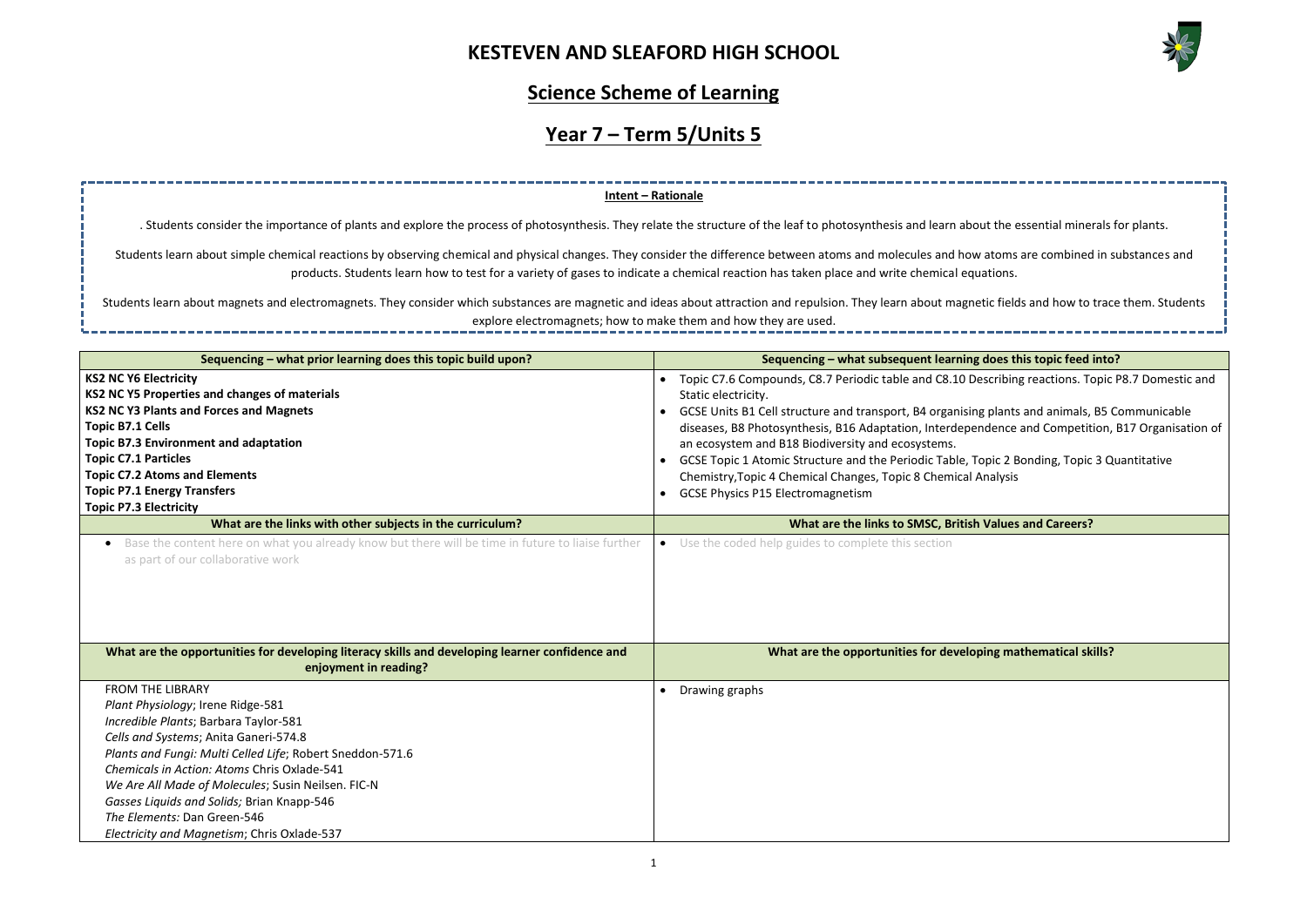

#### **the progress of students?**

### **Science Scheme of Learning**

### **Year 7 – Term 5/Units 5**

**Intent – Concepts**

- Name the process by which plants make their own food. State the word equation for photosynthesis. Describe the structure of a leaf. Describe the best conditions for plant growth.
- State some examples of physical changes and chemical reactions. Describe that in a chemical reaction, bonds are broken and made between atoms. Describe different ways to collect a gas produced by a reaction. Write word equations to describe chemical reactions. Plan an investigation on how the type of acid affects the temperature change during a reaction.
- Recall the 4 main magnetic materials. Describe two ways to plot/see magnetic fields: iron filings and plotting compasses. Describe how you build an electromagnet. Explain how electromagnets are used in electric motors. Draw a graph.

#### **What knowledge will students gain and what skills will they develop as a consequence of this topic?**

Know

- State the products and reactants in photosynthesis. Describe the uses of glucose from photosynthesis. Describe the adaptations of leaves for photosynthesis. Describe the effect insufficient mineral salts and fertilizers ha on plants.
- Recognise the changes which occur when a chemical reaction takes place. State the equation for combustion as an example of a chemical reaction. Carry out tests for hydrogen, oxygen and carbon dioxide. Balance symbol equations to show that mass is conserved in a reaction. Consider precision of equipment in plan.
- Describe magnetic interactions using: attract, repel, force, attraction, repulsion, North (seeking) pole, South (seeking) pole etc. Be able to draw the shape of the magnetic field around: A bar magnet, a north and south po Two north or two south poles. Describe how to make an electromagnet stronger. Build an electric motor. Predict the effect more turns will have on an electromagnet.

Apply

Extend

- Explain how plants use the products of photosynthesis. Explain how scientists proved that light, carbon dioxide and chlorophyll are needed for photosynthesis. Explain how scientists proved that photosynthesis produces oxygen. Explain the impact on plant growth of insufficient minerals salts.
- Identify reactants and products in a chemical equation. Explain that mass is conserved because no atoms are made or destroyed in a reaction. Describe how to identify some gases that can be produced in the laboratory. Write symbol equations to describe chemical reactions. Justify the choice of equipment and explain why the equipment chosen is more precise.
- Explain how magnets are made by stroking with another magnet. Explain the difference between temporary and permanent magnets. Explain how it is different from a bar magnet and how it can be used. Explain how an electromagnet is used in a bell and electric motor. Extrapolate from a graph.

|                               | What subject specific language will be used and developed in this topic?                                                                                                                                           | What opportunities are available for assessing the                                                                                                                                            |
|-------------------------------|--------------------------------------------------------------------------------------------------------------------------------------------------------------------------------------------------------------------|-----------------------------------------------------------------------------------------------------------------------------------------------------------------------------------------------|
| <b>Biomass</b><br>Chlorophyll | The mass of living material in an organism or ecosystem.<br>A complex molecule that is green in colour. It is responsible<br>for absorbing energy from sunlight for photosynthesis in<br>plants and some bacteria. | Assessment of graph plotting opportunities: B7.5 L3, P7.5 L5<br>Interpreting graphs: B7.5 L4<br>Question check: C7.5 L1, C7.5L2, C7.5 L3, C7.5 L4, P7.5 L2<br>Assessment of planning: C7.5 L5 |
| Chloroplast                   | An organelle in a plant cell that contains chlorophyll and is<br>where photosynthesis takes place.                                                                                                                 |                                                                                                                                                                                               |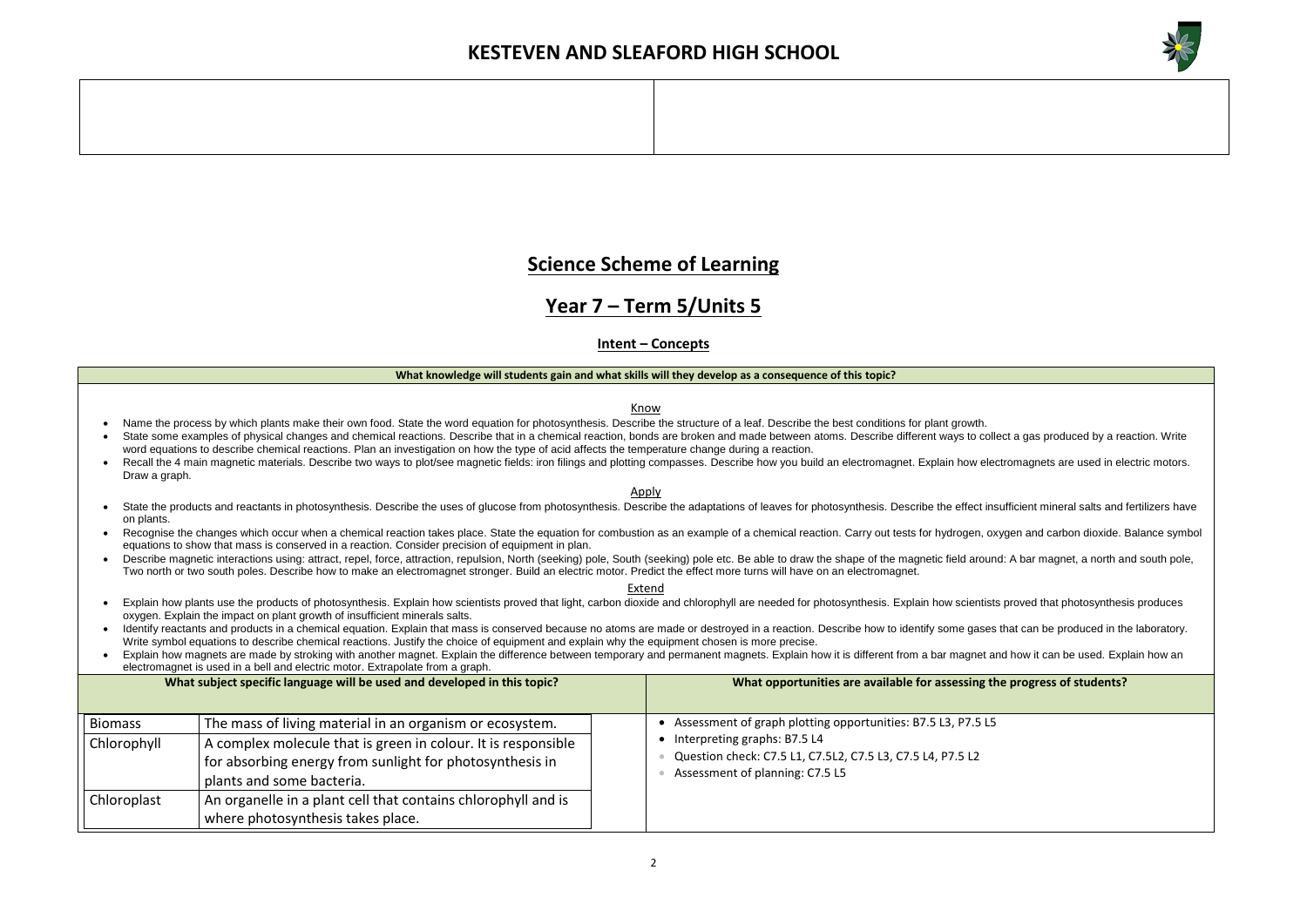

| Fertiliser        | A substance that is added by farmers and gardeners to soil    |  |
|-------------------|---------------------------------------------------------------|--|
|                   | or to crops in order to increase the growth of plants and     |  |
|                   | thus the yield of crops.                                      |  |
| <b>Guard cell</b> | A specialised cell that is normally found on the underside of |  |
|                   | a leaf.                                                       |  |
| Hydroponics       | When plants are grown without soil but with their roots in    |  |
|                   | water that contains essential dissolved mineral compounds.    |  |
| Mineral salt      | A chemical compound that contains an essential element for    |  |
|                   | plant growth. The three main essential elements needed by     |  |
|                   | plants (aside from carbon, oxygen and hydrogen) are           |  |
|                   | nitrogen, phosphorus and potassium.                           |  |
| Palisade layer    | The main photosynthetic layer in the upper part of a leaf.    |  |
|                   | The palisade cells have a very large number of chloroplasts.  |  |
| Photosynthesis    | The biochemical process that plants and certain other         |  |
|                   | organisms use to convert carbon dioxide and water into        |  |
|                   | useful carbohydrates using energy from sunlight.              |  |
| Respiration       | The chemical reactions that allow living things to release    |  |
|                   | energy from compounds such as glucose.                        |  |
| Stoma             | A hole. When describing the structure of a leaf, a stoma is a |  |
| (stomata)         | small hole, usually on the underside of the leaf, that opens  |  |
|                   | to allow gases to enter and leave the leaf.                   |  |
| Upper             | The top layer of cells in a leaf. The epidermis protects the  |  |
| epidermis         | leaf.                                                         |  |
|                   |                                                               |  |
| Variegated        | Leaves that have areas of different coloration in them.       |  |
| leaves            |                                                               |  |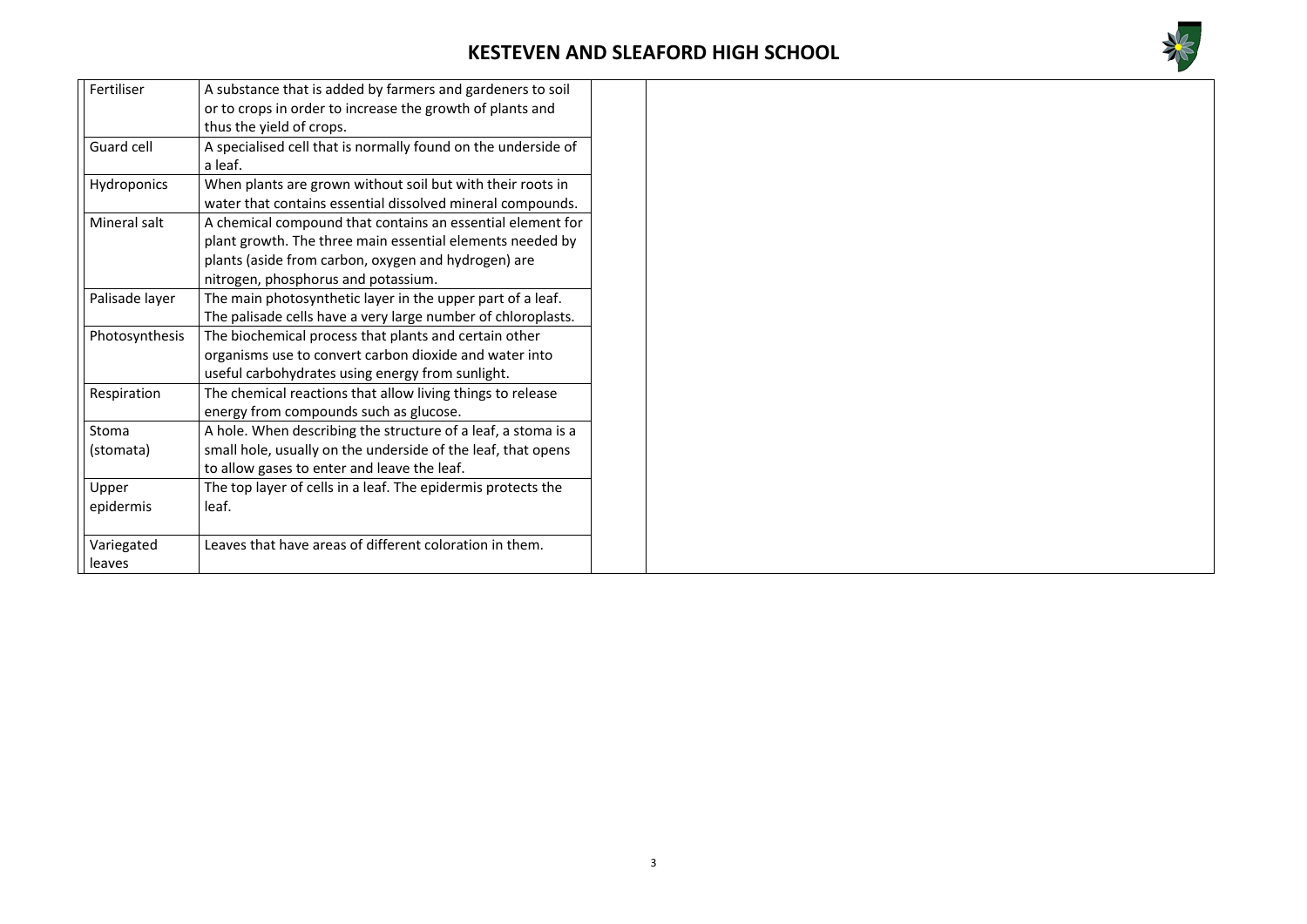

| <b>Atom</b>              | The smallest particle of an element. An atom contains a central<br>nucleus (which holds protons and neutrons) and this is<br>surrounded by electrons orbiting in shells (or energy levels). All<br>atoms are electrically neutral because they have the same<br>number of protons and electrons. Atoms can be split apart into<br>protons, neutrons and electrons but they cannot then be                                                            |
|--------------------------|------------------------------------------------------------------------------------------------------------------------------------------------------------------------------------------------------------------------------------------------------------------------------------------------------------------------------------------------------------------------------------------------------------------------------------------------------|
|                          | considered a particular element.                                                                                                                                                                                                                                                                                                                                                                                                                     |
| Chemical<br>reaction     | A change in which one or more new chemical substances are<br>made. In a chemical reaction there are one or more reactants at<br>the beginning. At the end there are one or more products<br>formed                                                                                                                                                                                                                                                   |
| Compound                 | A pure substance made from more than one element in which the<br>atoms combine in a fixed ratio. For example, the two elements<br>hydrogen and oxygen can react together to produce the<br>compound water.                                                                                                                                                                                                                                           |
| <b>Effervescence</b>     | Bubbles coming out of a solution, as can be seen when the lid is<br>undone on a bottle of fizzy drink                                                                                                                                                                                                                                                                                                                                                |
| Element                  | A pure substance made from only one type of atom. There are<br>approximately 100 elements and they are listed in the Periodic<br>Table.                                                                                                                                                                                                                                                                                                              |
| <b>Fuel</b>              | Any substance that can be burnt to release chemical energy as<br>heat. Fuels react with oxygen in combustion reactions.                                                                                                                                                                                                                                                                                                                              |
| Incomplete<br>combustion | When a fuel burns without enough oxygen to completely oxidise<br>the carbon present in the fuel. This happens when the fuel is<br>burnt in a poor supply of oxygen (or air). The products of<br>incomplete combustion of a hydrocarbon fuel (something that<br>contains only carbon and hydrogen) are water along with some<br>carbon monoxide or carbon (soot). Carbon monoxide is a<br>poisonous gas and soot is dirty. Incomplete combustion also |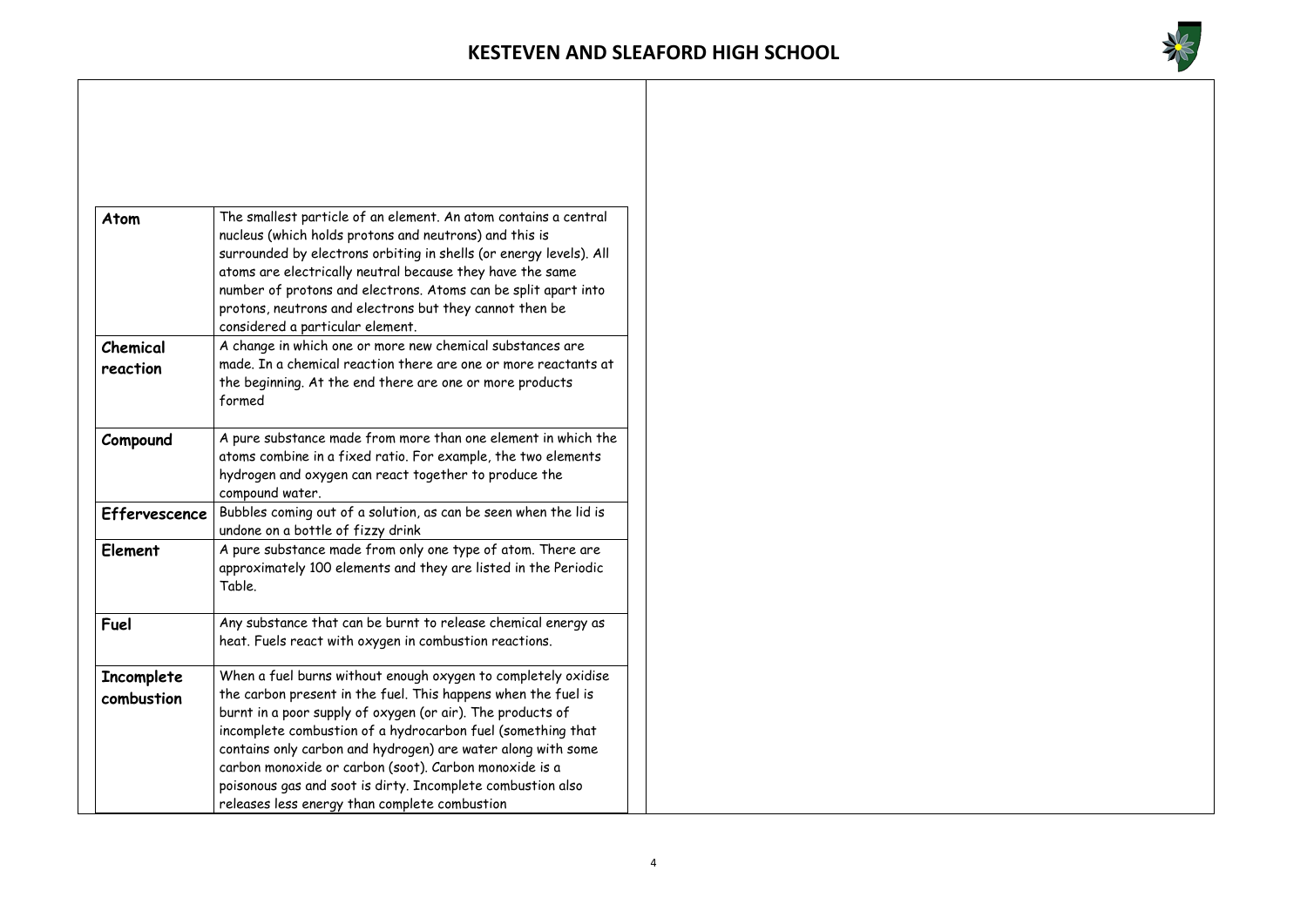

| Molecule  | A cluster of atoms that are joined by covalent bonds. Molecules<br>can therefore only be made from non-metal atoms. |
|-----------|---------------------------------------------------------------------------------------------------------------------|
| Products  | The chemicals that are made in a chemical reaction.                                                                 |
| Reactants | The starting chemicals in a chemical reaction.                                                                      |

| Word               | Definition                                                                |  |  |  |  |
|--------------------|---------------------------------------------------------------------------|--|--|--|--|
| Core               | The core of an electromagnet is usually made from iron, and it makes      |  |  |  |  |
|                    | the electromagnet much stronger.                                          |  |  |  |  |
| Domain             | The microscopic crystalline structure of a magnetic material. If the      |  |  |  |  |
|                    | domains are magnetised in the same direction, the material will be        |  |  |  |  |
|                    | magnetised. If they are magnetised in different directions, the           |  |  |  |  |
|                    | material will not be magnetised.                                          |  |  |  |  |
| Electromagnet      | A device made of a coil of wire, which can be magnetised by making a      |  |  |  |  |
|                    | current flow through the wire. The strength of an electromagnet can       |  |  |  |  |
|                    | be increased by increasing the current flowing through the coil,          |  |  |  |  |
|                    | adding more coils or adding a soft iron core inside the coil.             |  |  |  |  |
|                    | Electromagnets are often more powerful than permanent magnets and         |  |  |  |  |
|                    | they have the advantage that they can be switched off.                    |  |  |  |  |
| <b>Field lines</b> | Imaginary lines that can be visualised with iron filings or small         |  |  |  |  |
|                    | compasses that show the direction of a magnetic field surrounding a       |  |  |  |  |
|                    | magnet or electromagnet. The closer the lines are to each other, the      |  |  |  |  |
|                    | stronger the field in that area.                                          |  |  |  |  |
| Hard Magnetic      | A substance that can be used to make a magnet that stays magnetic         |  |  |  |  |
| Material           | over a period of time                                                     |  |  |  |  |
| <b>Induced</b>     | Magnetising an object by placing it in the magnetic field of another      |  |  |  |  |
| Magnetism          | magnet.                                                                   |  |  |  |  |
| Magnet             | An object that produces a magnetic field and thus is capable of           |  |  |  |  |
|                    | attracting or repelling other magnets.                                    |  |  |  |  |
| Magnetic           | A substance that can be magnetised. The most common magnetic              |  |  |  |  |
| material           | materials are the elements iron, nickel and cobalt, plus the alloy steel. |  |  |  |  |
|                    | Alloys of rare earth elements such as neodymium can be used to make       |  |  |  |  |
|                    | very powerful magnets.                                                    |  |  |  |  |
| Magnetism          | A non-contact force between two magnets (which can either attract         |  |  |  |  |
|                    | or repel), or between a magnet and a magnetic material (which can only    |  |  |  |  |
|                    | attract each other).                                                      |  |  |  |  |
| Poles              | The two regions of a magnet in which the magnetic force is strongest,     |  |  |  |  |
|                    | labelled north and south (short for 'north-seeking pole' and 'south-      |  |  |  |  |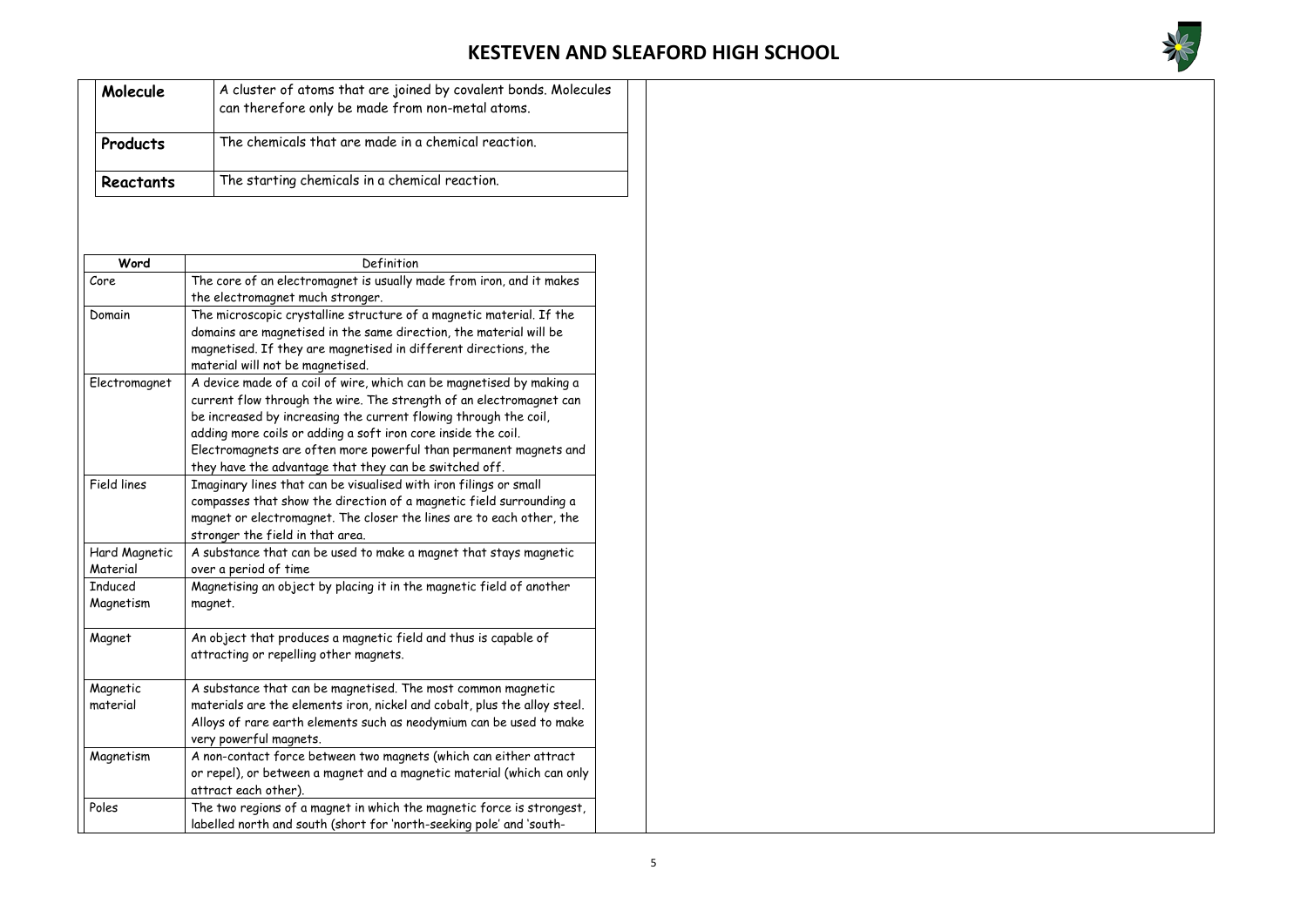

|               | seeking pole'). If a bar magnet is allowed to spin freely, the north-<br>$^\text{l}$ seeking pole of a magnet will point towards the north pole of the<br>Earth. |
|---------------|------------------------------------------------------------------------------------------------------------------------------------------------------------------|
| Soft magnetic | A material such as iron that can be used to make a temporary magnet.                                                                                             |
| material      | The magnet does not keep its magnetism.                                                                                                                          |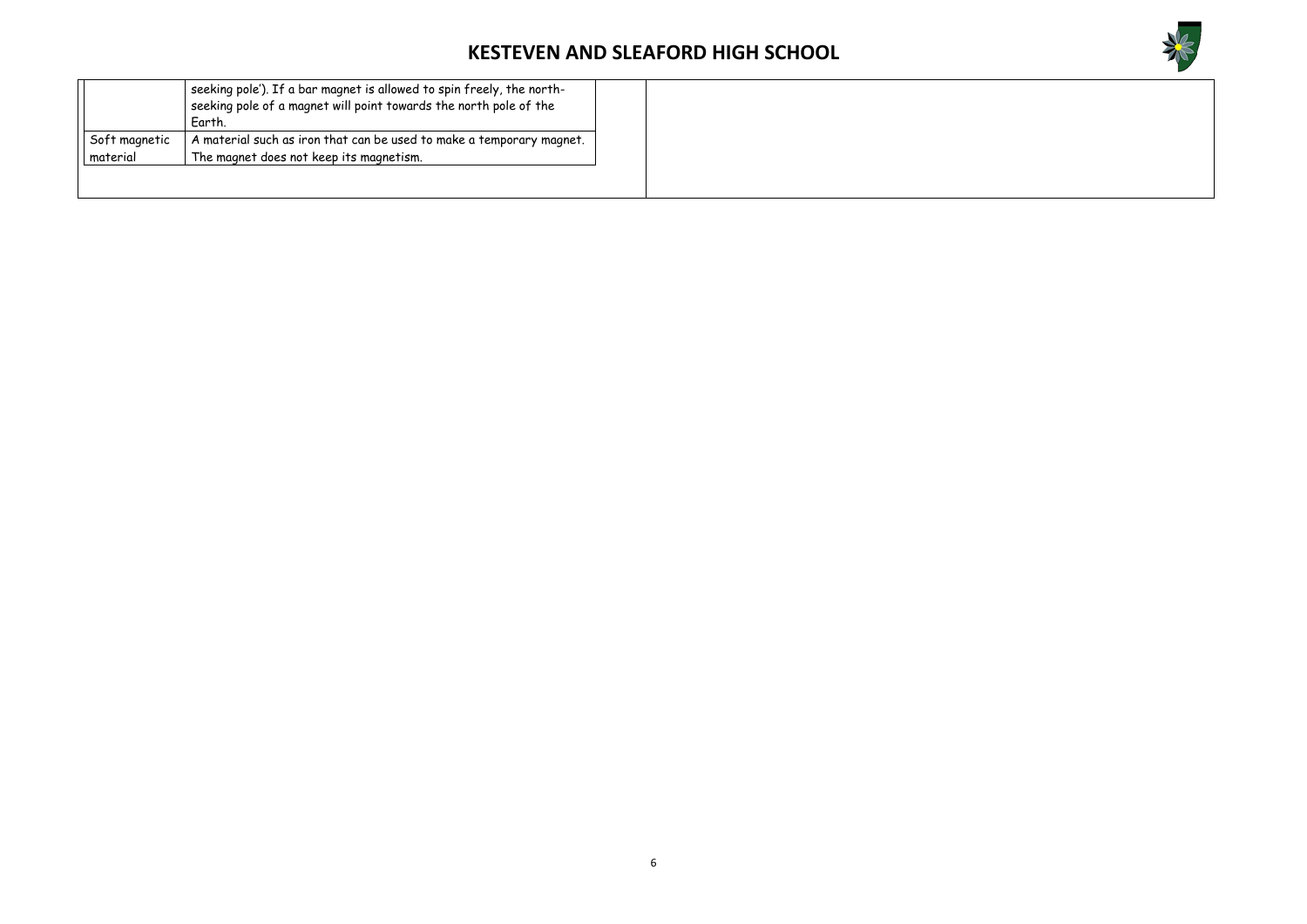

and resources

**Intent – Concepts**

| <b>Lesson title</b>     | <b>Learning</b>                      | <b>Higher level</b>                | <b>Suggested activities are</b> |
|-------------------------|--------------------------------------|------------------------------------|---------------------------------|
|                         | challenge                            | challenge                          |                                 |
| <b>B7.5 L1 It's all</b> | Can I name the                       | Can I explain                      |                                 |
|                         | process by                           | how plants use                     |                                 |
| about the               | which plants                         | the products of                    |                                 |
| chemistry               | make their own                       | photosynthesis?                    |                                 |
|                         | food?                                |                                    |                                 |
| <b>B7.5 L2 Factors</b>  | Can I state the                      | Can I explain                      |                                 |
|                         | word equation                        | how scientists                     |                                 |
| needed for              | for                                  | proved that                        |                                 |
| plant growth            | photosynthesis?                      | light, carbon                      |                                 |
|                         |                                      | dioxide and<br>chlorophyll are     |                                 |
|                         |                                      | needed for                         |                                 |
|                         |                                      | photosynthesis?                    |                                 |
| <b>B7.5 L3 Leaf</b>     | Can I describe the                   | Can I explain how                  |                                 |
|                         | structure of a leaf?                 | scientists proved                  |                                 |
| <b>Structure</b>        |                                      | that<br>photosynthesis             |                                 |
|                         |                                      | produces oxygen?                   |                                 |
| <b>B7.5 L4 Mineral</b>  | Can I describe                       | Can I explain the                  |                                 |
|                         | the best                             | impact on plant<br>growth of       |                                 |
| salts and               | conditions for                       | insufficient                       |                                 |
| <b>fertilisers</b>      | plant growth?                        | minerals salts?                    |                                 |
|                         |                                      |                                    |                                 |
| <b>C7.5 L1</b>          | Can I state some<br>examples of      | Can I identify<br>reactants and    |                                 |
| <b>Chemical and</b>     | physical changes                     | products in a                      |                                 |
|                         | and chemical                         | chemical                           |                                 |
| physical                | reactions?                           | equation?                          |                                 |
| changes                 |                                      |                                    |                                 |
|                         |                                      | Can I explain that                 |                                 |
| C7.5 L2 Atoms           | Can I describe<br>that in a chemical | mass is conserved                  |                                 |
| and Molecules           | reaction, bonds                      | because no atoms                   |                                 |
|                         | are broken and                       | are made or<br>destroyed in a      |                                 |
| in reactions            | made between<br>atoms?               | reaction?                          |                                 |
|                         |                                      |                                    |                                 |
|                         | Can I describe                       | Can I describe                     |                                 |
| C7.5 L3 Testing         | different ways to                    | how to identify                    |                                 |
| gases                   | collect a gas<br>produced by a       | some gases that<br>can be produced |                                 |
|                         | reaction?                            | in the laboratory?                 |                                 |
| C7.5 L4 Writing         | Can I write word                     | Can I write symbol                 |                                 |
|                         | equations to                         | equations to                       |                                 |
| chemical                | describe chemical<br>reactions?      | describe chemical<br>reactions?    |                                 |
|                         |                                      |                                    |                                 |
| equations               |                                      |                                    |                                 |
| <b>C7.5 L5</b>          | Can I plan an<br>investigation on    | Can I justify the                  |                                 |
|                         | how the type of                      | choice of                          |                                 |
| <b>Investigating</b>    | acid affects the                     | equipment and                      |                                 |